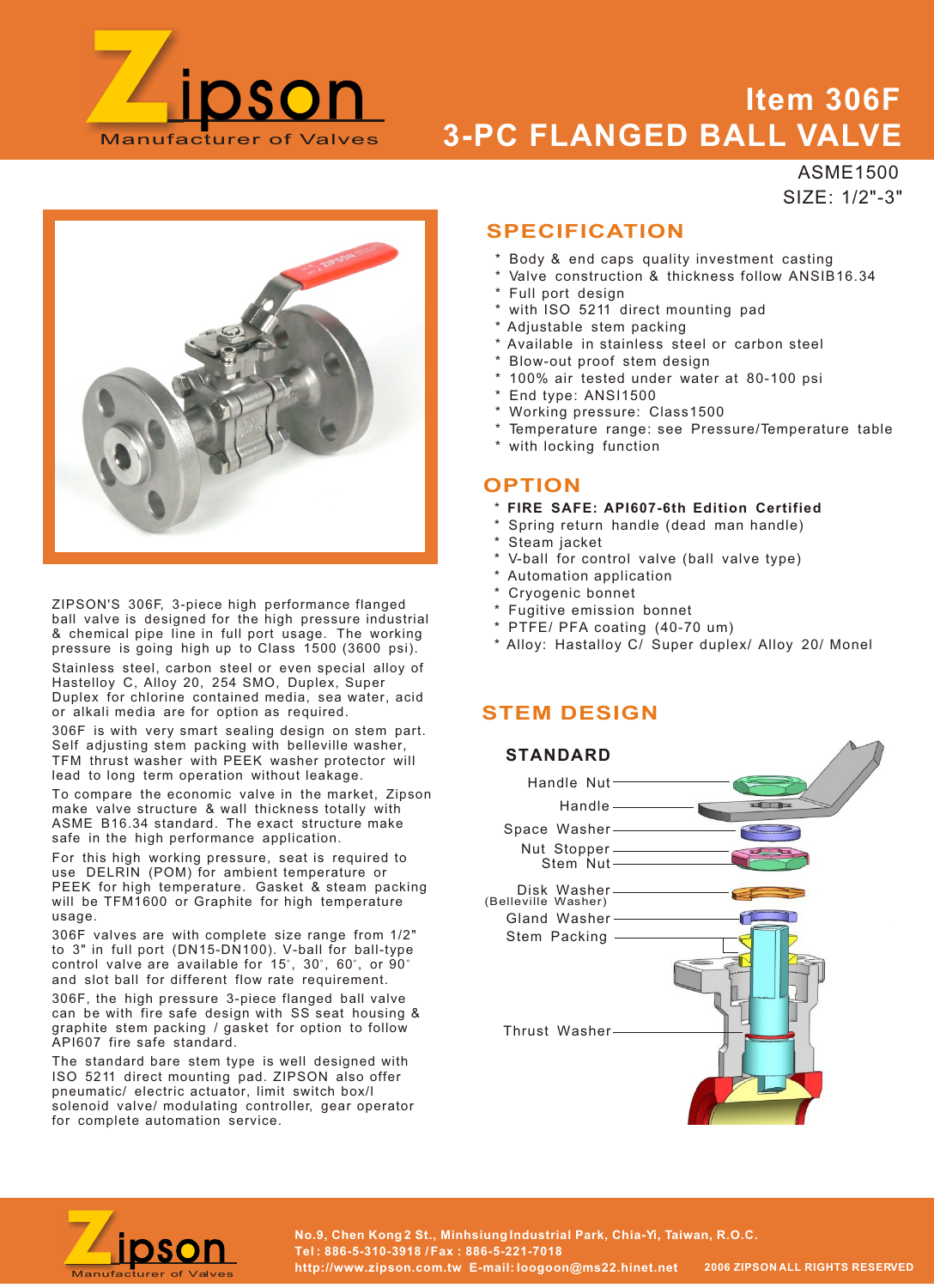

## **306F, 3-PC FLANGED BALL VALVE P.2**

### **MATERIALS LIST**

| <b>ITEM</b>    | <b>PART NAME</b>     | <b>MATERIALS</b> |  |  |  |  |  |
|----------------|----------------------|------------------|--|--|--|--|--|
| 1              | <b>BODY</b>          | CF8M             |  |  |  |  |  |
| $\overline{2}$ | <b>FLANG CAP</b>     | CF8M             |  |  |  |  |  |
| 3              | <b>GASKET</b>        | <b>TFM</b>       |  |  |  |  |  |
| $\overline{4}$ | <b>BALL</b>          | <b>SS 316</b>    |  |  |  |  |  |
| 5              | <b>BALL SEATS</b>    | PEEK / DELRIN    |  |  |  |  |  |
| 6              | <b>BOLTS</b>         | <b>SS 304</b>    |  |  |  |  |  |
| 7A             | THRUST WASHER        | TFM              |  |  |  |  |  |
| 7B             | <b>THRUST WASHER</b> | <b>PEEK</b>      |  |  |  |  |  |
| 8              | <b>STEM</b>          | SS 316           |  |  |  |  |  |
| 9              | <b>STEM PACKING</b>  | <b>TFM</b>       |  |  |  |  |  |
| 10             | <b>GLAND WASHER</b>  | SS 304           |  |  |  |  |  |
| 11             | <b>DISK WASHER</b>   | <b>SS 301</b>    |  |  |  |  |  |
| 12             | <b>GLAND NUT</b>     | SS 304           |  |  |  |  |  |
| 13             | <b>NUT STOP</b>      | <b>SS 304</b>    |  |  |  |  |  |
| 14             | <b>SPACE WASHER</b>  | SS 304           |  |  |  |  |  |
| 15             | <b>STOP PIN</b>      | <b>SS 304</b>    |  |  |  |  |  |
| 16             | HANDLE NUT           | SS 304           |  |  |  |  |  |
| 17             | <b>HANDLE</b>        | <b>SS 304</b>    |  |  |  |  |  |
| 18             | <b>HANDLE COVER</b>  | <b>PLASTIC</b>   |  |  |  |  |  |



## **DIMENSIONS (mm) (1/2" to 1")**

| <b>SIZE</b> |    | R  |           | d1 | d <sub>2</sub> | –   |     | Н  | D   | –   | g  | $\sim$<br>U | ◡   |      | m    | n |
|-------------|----|----|-----------|----|----------------|-----|-----|----|-----|-----|----|-------------|-----|------|------|---|
| 1/2"        | 15 | 48 | 9.5       | 36 | 42             | 6.0 | 6.0 | 9  | 160 | 216 | 35 | 82.6        | 120 | 22.3 | 22.3 |   |
| 3/4"        | 20 | 53 | 12<br>ے ا | 42 | 50             | 6.0 | 6.0 | 11 | 190 | 229 | 43 | 88.9        | 130 | 25.4 | 22.3 | 4 |
| 4H          | 25 | 59 | 10<br>∠   | 42 | 50             | 6.0 | 7.0 | 11 | 190 | 254 | 51 | 101.6       | 150 | 28.6 | 25.4 |   |

## **MAX. OPERATING PRESSURE**

Body Rating (Non-Shock)

| <b>VALVE SIZE</b> | MAX, PRESSURE RATING  |
|-------------------|-----------------------|
| $1/4"$ ~ $1/2"$   | <b>UP TO 6000 psi</b> |
| $3/4$ " & 1"      | <b>UP TO 5500 psi</b> |
| $1 - 1/2"$        | <b>UP TO 5500 psi</b> |
| つ"                | <b>UP TO 5000 psi</b> |



书 ISO direct mount for actuator assembling directly.

\* V-ball options for controls valve



**No.9, Chen Kong 2 St., Minhsiung Industrial Park, Chia-Yi, Taiwan, R.O.C. Tel : 886-5-310-3918 / Fax : 886-5-221-7018 http://www.zipson.com.tw E-mail: loogoon@ms22.hinet.net 2006 ZIPSON ALL RIGHTS RESERVED**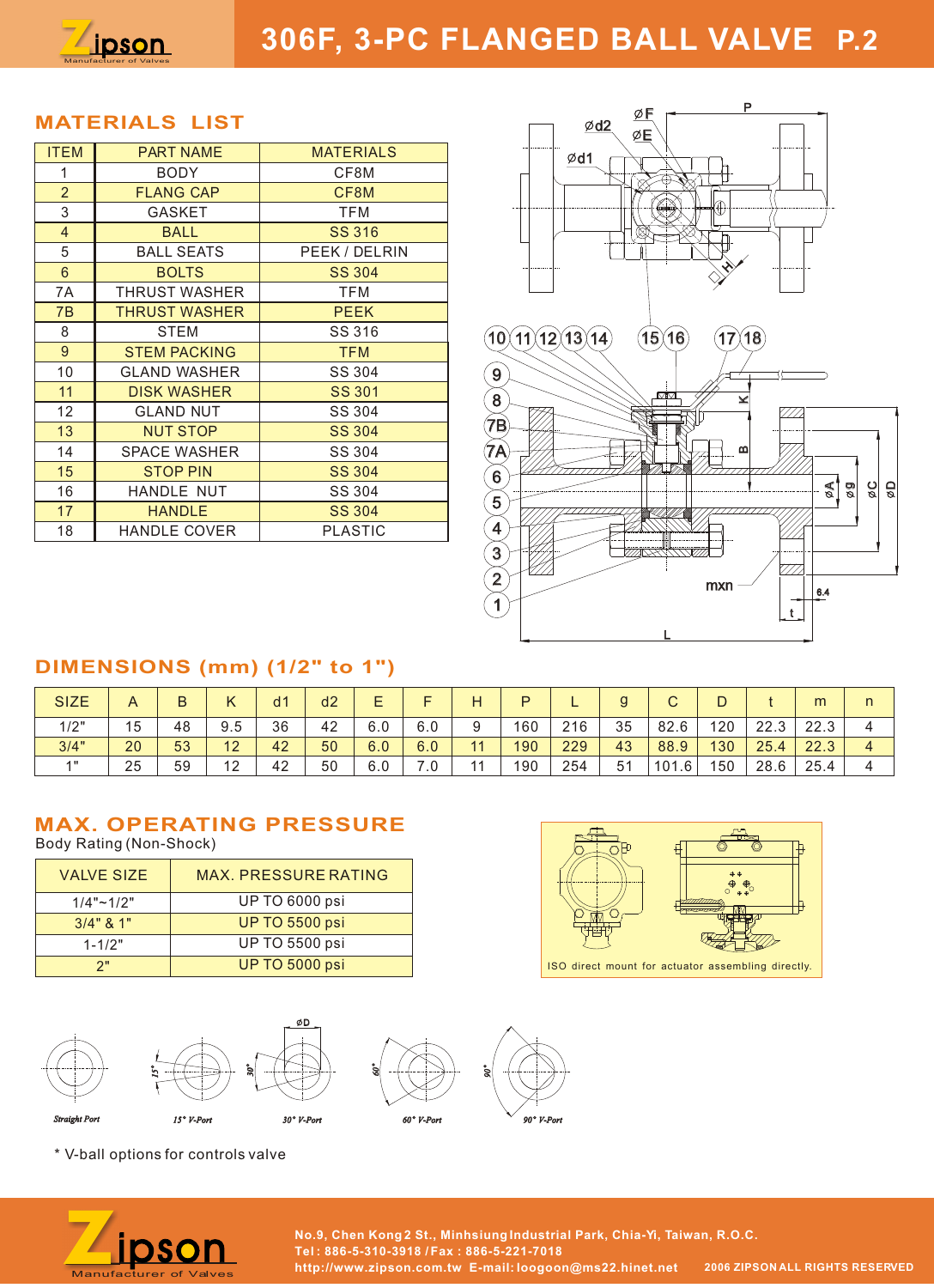

#### **MATERIALS LIST**

| <b>ITEM</b>             | <b>PART NAME</b>                 | <b>MATERIALS</b>  |
|-------------------------|----------------------------------|-------------------|
| 1                       | <b>BODY</b>                      | CF8M              |
| $\overline{2}$          | <b>FLANG CAP</b>                 | CF8M              |
| 3                       | <b>BALL SEATS</b>                | PEEK / DELRIN     |
| $\overline{\mathbf{4}}$ | <b>BALL</b>                      | <b>SS 316</b>     |
| 5                       | GASKET                           | <b>TFM</b>        |
| $6\phantom{a}$          | <b>SECONDLY GASKET (3" ONLY)</b> | <b>TFM</b>        |
| 7A                      | THRUST WASHER                    | <b>TFM</b>        |
| 7B                      | <b>THRUST WASHER</b>             | <b>PEEK</b>       |
| 8                       | STEM                             | SS 316            |
| 9                       | <b>STEM PACKING</b>              | <b>TFM</b>        |
| 10                      | <b>GLAND WASHER</b>              | SS 304            |
| 11                      | <b>DISK WASHER</b>               | <b>SS 301</b>     |
| 12                      | <b>GLAND NUT</b>                 | SS 304            |
| 13                      | <b>NUT STOP</b>                  | <b>SS 304</b>     |
| 14                      | <b>SPACE WASHER</b>              | SS 304            |
| 15                      | <b>PLATER</b>                    | <b>SS 304</b>     |
| 16                      | <b>STOP PIN</b>                  | SS 304            |
| 17                      | <b>LEVER HEAD</b>                | <b>SS 304</b>     |
| 18                      | <b>BOLTS</b>                     | SS 304            |
| 19                      | <b>LEVER</b>                     | <b>STEEL PIPE</b> |
| 20                      | HANDLE NUT                       | SS 304            |
| 21                      | <b>HANDLE</b>                    | <b>SS 304</b>     |
| 22                      | <b>HANDLE COVER</b>              | <b>PLASTIC</b>    |







SIZE: 1-1/2" Only

### **DIMENSIONS (mm) (1-1/2" to 3")**

| <b>SIZE</b>          |     |     |    | d <sub>1</sub> | d <sub>2</sub> |      | -    | Н  | D   |     |     | $\sim$<br>ັ |     |      | m    |  |
|----------------------|-----|-----|----|----------------|----------------|------|------|----|-----|-----|-----|-------------|-----|------|------|--|
| $1 - 1/2"$           | 38  | 70  | 16 | 50             | 70             | 7.0  | 9.2  | 14 | 245 | 305 | 73  | 123.8       | 180 | 31.8 | 28.6 |  |
| $\Omega$<br><u>_</u> | 50  | 90  | 19 | 70             | 102            | 9.2  | 11.4 | 17 | 350 | 368 | 93  | 165.        | 215 | 38.1 | 25.4 |  |
| $\Omega$             | 100 | 140 | 23 | 102            | 125            | 11.4 | 13.5 | 22 | 520 | 470 | 127 | 203.2       | 269 | 47.7 | 21   |  |

## **BREAK-TORQUE VALUE**

| 017F<br>ञा∠⊏               | 110H<br>17 L | 3/4"        | $\blacksquare$ | 1/4" | $A$ $A$ $I$ $\Omega$ $II$<br>. | $^{\sim}$ | 0.410H<br>_<br>$\cdots$ | $^{\circ}$ |
|----------------------------|--------------|-------------|----------------|------|--------------------------------|-----------|-------------------------|------------|
| $\cap$ $\cap$ $\cap$<br>∼∽ | $\sim$<br>16 | n n<br>$ -$ | ററ<br>∠∪       |      | $\overline{\phantom{a}}$       | 195       |                         | 220<br>しいい |

Note 1: The greases ZIPSON use including lubricant & anti-seize grease are both SILICONE-FREE.

Note 2: Strongly suggest increasing at least 30%~40% for safety factor for mounting actuator.